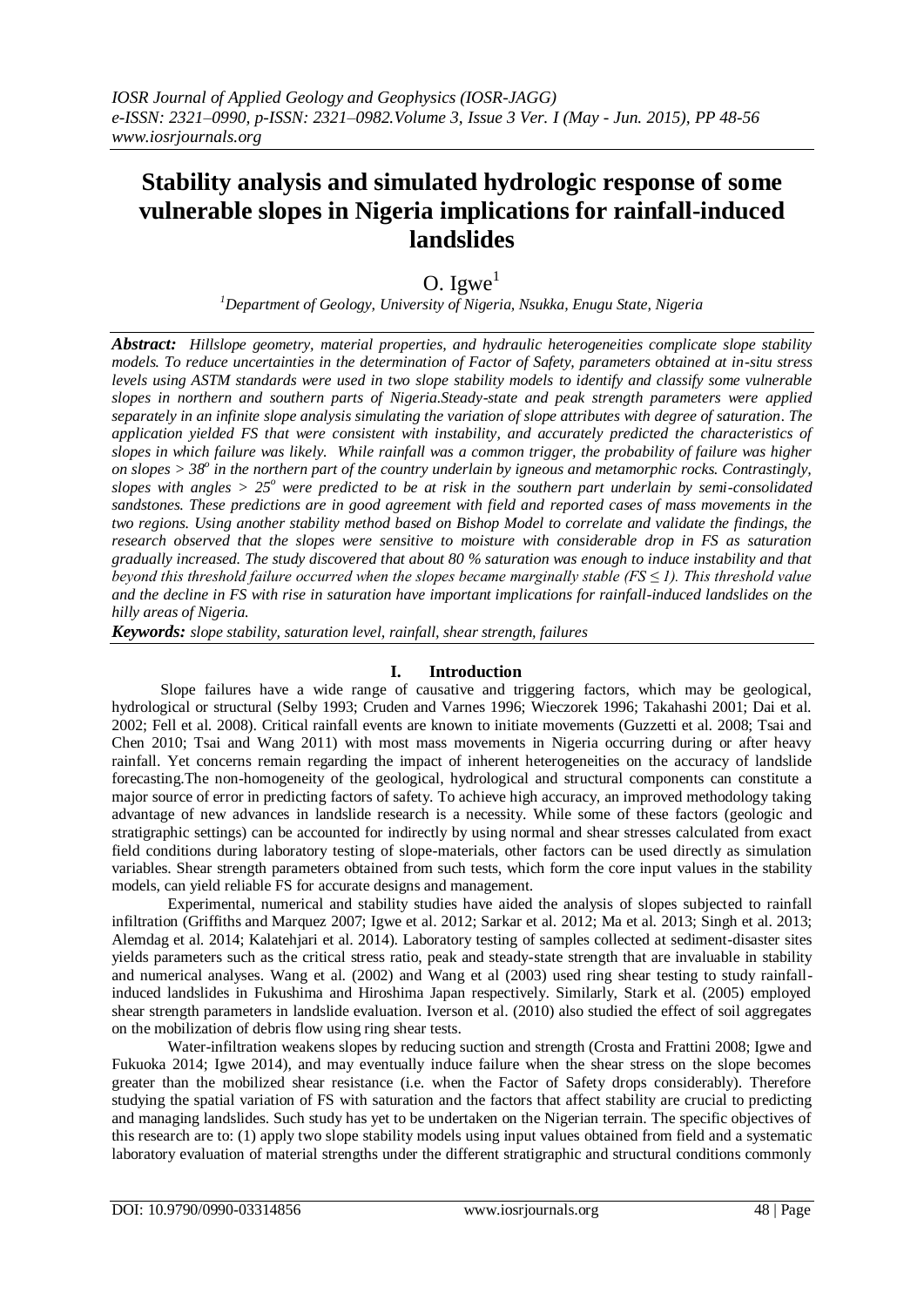present in the field, (2) analyze the variation of factor of safety with moisture and other slope characteristics with a view to understanding their implications for rainfall-induced landslides in Nigeria.

#### **II. Method**

Field survey and aerial photographs were used in the mapping and identification of landslides (using Crozier 1984, 1986 as standard)in several locations covering the northern and southern parts of Nigeria (Fig. 1). The geologic and stratigraphic setting of the study locations are discussed in detail in Caby (1989), Ephraim (2012), Igwe et al. (2013) and Igwe (2014). On the basis of their location, size, age, freshness, morphology and materials displaced, some landslides were selected for detailed mapping and documentation. Structural conditions of the slopes, nature of the old and new landslides, possible failure mechanisms and processes were studied. Failures that are typical to different areas were identified and classified using Cruden and Varnes (1996), and Hungr et al. (2001).



**Figure 1:** Study sites underlain by the different geologic units

Geotechnical and hydrologic analysis of samples collected at the headscarp were undertaken to determine appropriate input parameters for the slope stability models. Silica sands were used as control. Aside the conventional geotechnical tests (grain size distribution, specific gravity, unit weight and consistency limit) triaxial and direct shear tests were conducted following ASTM standards to obtain shear strength parameters cohesion c and angle of internal friction  $\Box$ . Some specimens were sheared (up to 10 m) to steady-states of deformation in the ring shear apparatus to obtain values applicable in the prediction of landslide mobility. To account for the field conditions of slopes, normal stress  $\Box$  and shear stresses  $\Box$  were calculated from relevant equations using slope information.

To study the effect of increased groundwater table on FS, changing water level was analyzed using the infinite slope model and results validated by slope stability analysis incorporating Bishop Method with SLOPE/W program developed by Geo-slope International Limited. The boundary conditions were chosen in accordance with [Chugh](http://ascelibrary.org/action/doSearch?ContribStored=chugh%2C+a+k) (2003) and Huat et al. (2006). The analysis employed varying  $B_D$  values (saturation degree, Sassa 1998; Igwe and Fukuoka 2014) to determine critical input parameters.  $B<sub>D</sub>$  value was varied from 0.51 to 0.95. Slope height H and inclination  $\Box$ , cohesion c, angle of internal friction  $\Box$  and unit weight were also used in the rigorous analysis, of which averages were later applied in the interpretations.

The infinite stability analysis followed steps outlined by Duc (2013), which relied on three specific assumptions: (1) that the slope is infinite (2) that the slip or failure surfaces are long compared to their depth  $(3)$ that the driving force at the upper end and the resisting force at the lower end of the sliding mass can be ignored. The approach is consistent with Griffiths and Lane (1999) and Tsai and Chiang (2013). The factor of safety (Fs) was first determined from the equation:

Fs = A(tan '/ tan ) + B(c'/γ/H)...........................................(1)

Where H is the depth of soil measured vertically to the sliding surface,  $\phi'$  and c' are effective strength parameters,  $\alpha$  is the slope angle,  $\gamma$  is soil density. Parameters A and B in (1) which account for the pore pressure acting normal to the sliding surface and the shear resistance along the sliding surface respectively were determined from the equations:

A = 1 – (ru/cos<sup>2</sup> ) ....................................................................(2) B = 1/ (sin.cos)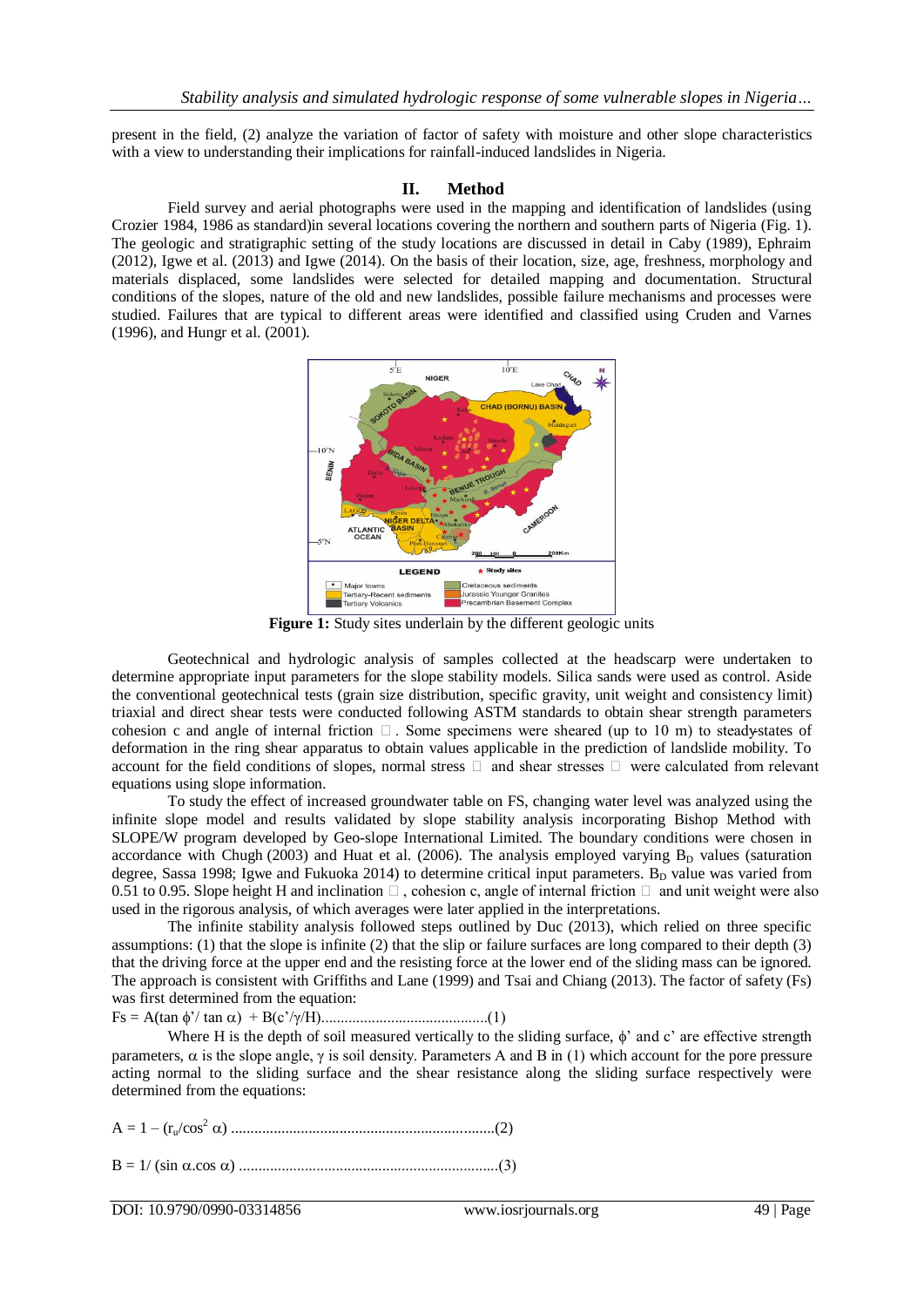Where  $r_{\rm u}$  is the pore pressure ratio and is given as:

r<sup>u</sup> = m . (γw/γ) (cos<sup>2</sup> )................................................................(4)

Where m is the saturated fraction of the residual soil,  $\gamma_w$  is the density of water, and  $\gamma$  is the density of soil. The saturated fraction of the residual soil was then determined by:

m = (X/T).....................................................................................(5)

Where X is the thickness of the residual soil that is saturated and T is the total thickness of the residual soil. A wide range of m values of 0.1 to 1.0 was considered in the analysis.

#### **III. Results and discussion**

182 landslides and scars were identified by field survey and aerial photographs out of which 36 were selected for detailed mapping and documentation. Most landslides occurred on slopes  $> 40^\circ$  in the north and  $>$ 30<sup>o</sup> in the south. The landslides in the north were predominantly shallow translational slides (> 300 m in length on average) which failure did not appear to significantly alter the steepness of the hard rock terrains (Fig. 2). Curiously, the steepness of the slopes adjacent to some of the failures tended to be inversely proportional to the runout length. On the contrary, some mass movements in the south tended to make the local slope steeper because of the nature of failure (shallow movements < 10 m on average) on the loose sandstone terrains that often defy remedial measures (Fig. 3). Landslide inventory of the study areas showed that landslides in the north consisted of mainly falls, debris flow and occasional debris avalanche. In the south the landslides were mainly slumps, short runout slides and occasional debris flow.



**Figure 2**: A translational slide on one of the slopes on the Benue mountain range in the North (photo by Igwe)



**Figure 3:** A slope near Nsukka Southeast Nigeria revealing failure on a remediated portion (photo by Fukuoka)

The frequency of events also showed that landslides were relatively less frequent in the north. Owing to these differences in frequency and failure mode, landslide volume in the north tended to be greater (averaging 615, 000 m<sup>3</sup>) than those in the south (with an average of 5021 m<sup>3</sup>).

The average value of the geotechnical and hydraulic properties of the samples are shown in Table 1, while the variation of factor of safety with  $B_D$  value is summarized in Table 2. The strength characteristics of the materials are presented in Fig. 4.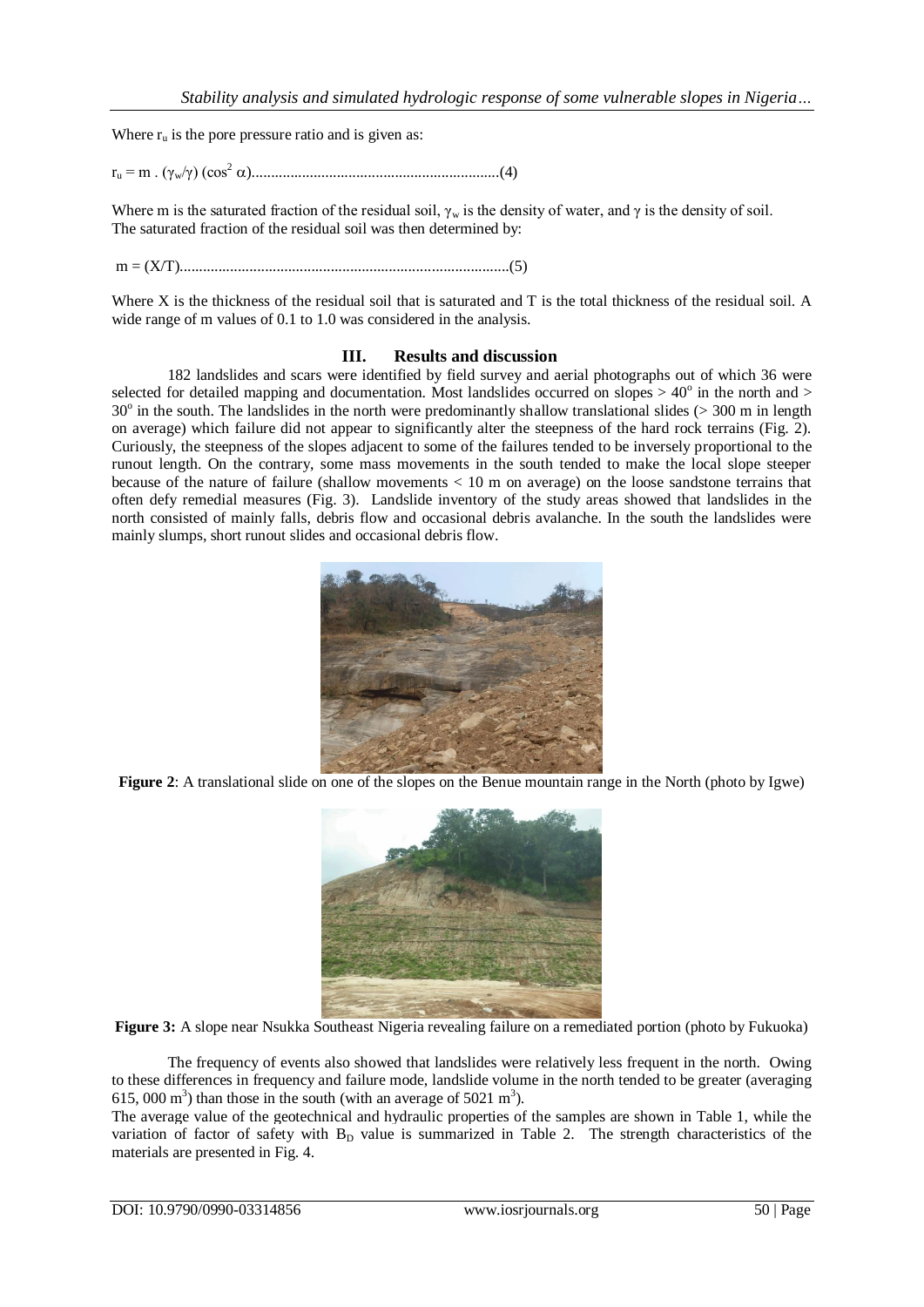

**Figures 4a and b:** The peak and steady state strength characteristics of the different slope soils

| Soil property            | Soils derived from<br>granitic rocks | Soils derived from<br>sandstone | Silica sand       |  |  |  |
|--------------------------|--------------------------------------|---------------------------------|-------------------|--|--|--|
| Classification based     | Average values                       | Average values                  | Average values    |  |  |  |
| on USCS                  |                                      |                                 |                   |  |  |  |
| Sand fraction (%)        | 69                                   | 75                              | 62                |  |  |  |
| Silt fraction $(\% )$    | 17                                   | 16                              | 16                |  |  |  |
| Clay fraction (%)        | 14                                   | 9                               | 22                |  |  |  |
| Uniformity               | 8.3                                  | 2.8                             | 3.3               |  |  |  |
| coefficient C.           |                                      |                                 |                   |  |  |  |
| Coefficient of           | 0.30                                 | 0.89                            | 0.83              |  |  |  |
| curvature C <sub>0</sub> |                                      |                                 |                   |  |  |  |
| Bulk density $(kg/m^3)$  | 1787-1854                            | 1762-1804                       | 1624 - 1697       |  |  |  |
| Hydraulic                | $10^{-8}-10^{-4}$                    | $10^{-7} - 10^{-5}$             | $10^{-8}-10^{-5}$ |  |  |  |
| conductivity $K(m/s)$    |                                      |                                 |                   |  |  |  |
| Cohesion (kPa)           | 11                                   | 5                               | 9                 |  |  |  |
| Angle of internal        | 21                                   | 25                              | 22                |  |  |  |
| friction (deg.)          |                                      |                                 |                   |  |  |  |
|                          |                                      |                                 |                   |  |  |  |

|  | Table 1 Summary of the soils' geotechnical and hydraulic properties |  |
|--|---------------------------------------------------------------------|--|
|  |                                                                     |  |

**Table 2 Variation of FS (average values) with changing saturation level**

| Soils of granitic origin |           |            | Soils of sandstone origin |  |
|--------------------------|-----------|------------|---------------------------|--|
| $BD$ value               | FS        | $BD$ value | FS                        |  |
|                          |           |            |                           |  |
| 0.51000                  | 4.1800    | 0.51000    | 4.5000                    |  |
| 0.54000                  | 4.0900    | 0.54000    | 4.2500                    |  |
| 0.60000                  | 39300     | 0.60000    | 4.2100                    |  |
| 0.65000                  | 3.8600    | 0.65000    | 4.1500                    |  |
| 0.68000                  | 3.5200    | 0.68000    | 4 1 3 0 0                 |  |
| 0.71000                  | 3 1 2 0 0 | 0.71000    | 4 1 1 0 0                 |  |
| 0.75000                  | 2.3000    | 0.75000    | 3.0900                    |  |
| 0.79000                  | 1.4000    | 0.79000    | 2.5000                    |  |
| 0.83000                  | 1 1 5 0 0 | 0.83000    | 1 7100                    |  |
| 0.87000                  | 1.1000    | 0.87000    | 1.3600                    |  |
| 0.91000                  | 0.98000   | 0.91000    | 1 2400                    |  |
| 0.93000                  | 0.94000   | 0.93000    | 1.0000                    |  |
| 0.95000                  | 0.92000   | 0.95000    | 0.98000                   |  |

At all density, the peak and steady-state strength of the specimens from the sedimentary terrain are higher than those from the hard rock region. The peak strength of the silica sands used as control is almost the same with those of specimens from hard rock terrains. The compressibility characteristics of materials affect their shearing resistance (Igwe 2014). Highly compressible soils experience more severe reduction in sample height and permeability (Fortin et al 2007) which results in higher excess pore pressure and lower strength. It is remarkable that the steady-state strength of the silica sands is noticeably different from that of the hard rock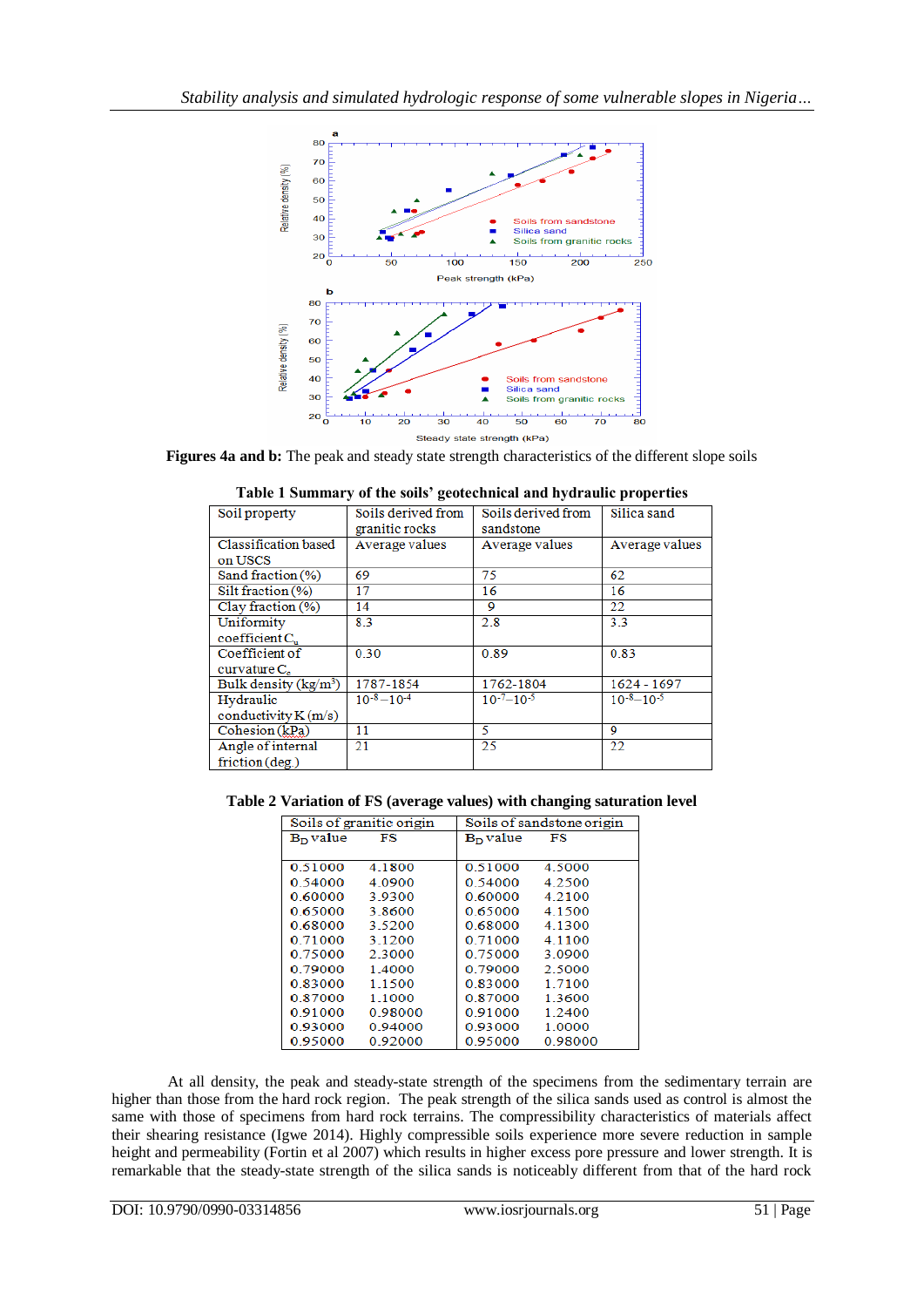locality (Fig. 4b). This appears to confirm the validity and reliability of the use of the steady-state parameters in the stability models. At steady-state, all particle rearrangement and restructuring cease and pore pressure, effective stress and shear resistance remain constant (Poulos 1981). The most remarkable find however, is that whereas the gradient of the peak and steady-state strength of the soils derived from sandstones are nearly the same, the gradient of the steady-state strength of silica sand and soils derived from granitic rocks tend to be steeper than their peak strength (Fig. 4a,b). The result shows that at large shear displacements, the steady-state strength of more compressible materials are not significantly affected by changes in density, which may be a reason for the longer travel distances of landslides involving such soils.

In the stability model, the factor of safety varied from 4.5 to 0.98 for soils from the sedimentary locations (Fig. 5a).



**Figures 5a and b:** The variation of factor of safety with changing saturation level

For soils from the igneous and metamorphic terrain, FS varied from 4.1 to 0.94 (Fig. 5b). In both cases, the onset of instability began at  $B_D$  value < 0.80. In the infinite slope model, similar results were obtained as the factor of safety decreased with increasing moisture content m and slope angle  $\Box$  for all the slopes (Figs. 6 and 7).



**Figure 6:** The effect of saturation and slope angle on the factor of safety for slopes on sedimentary rocks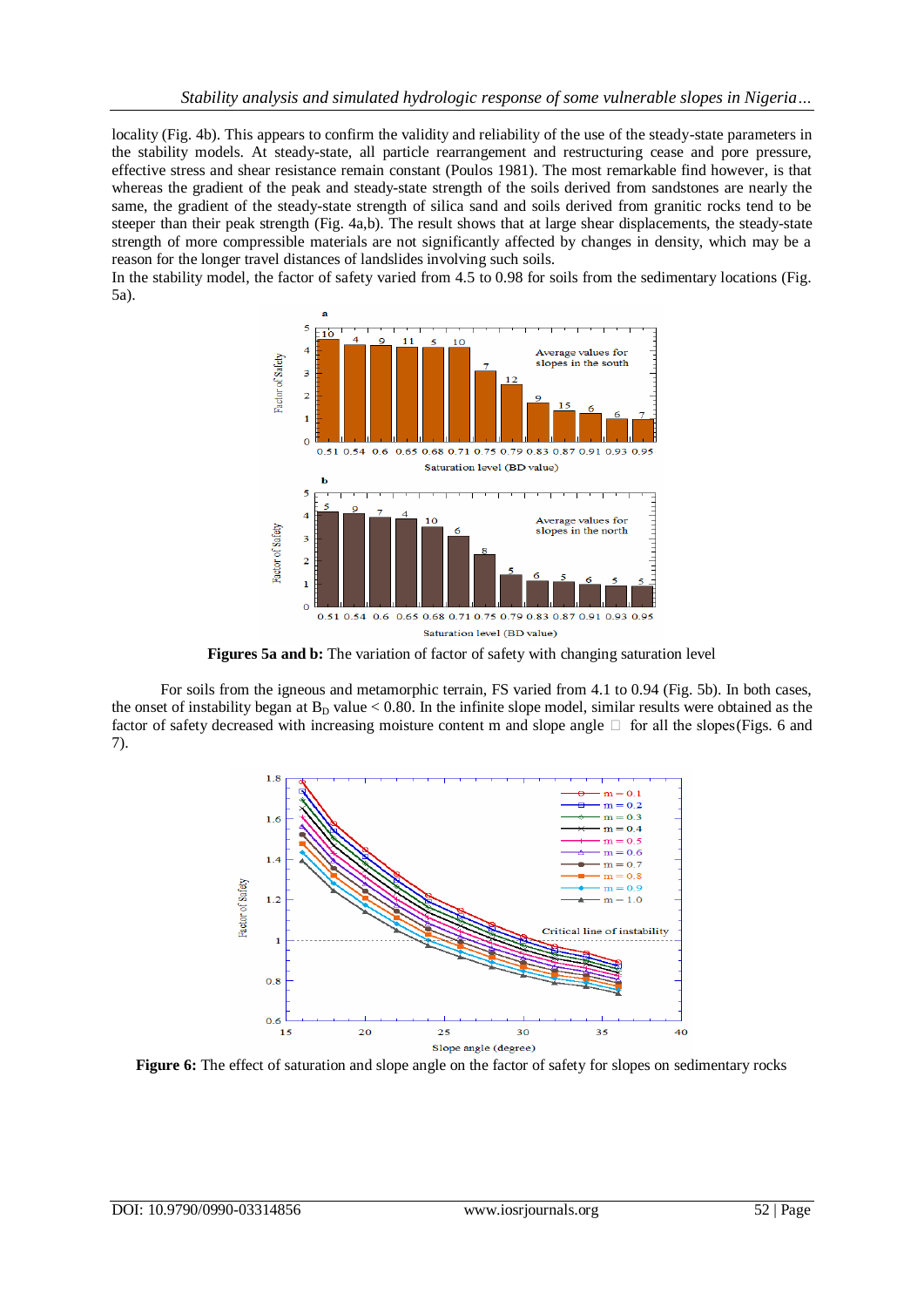

**Figure 7:** The relationship between factor of safety and slope angle for slopes on igneous and metamorphic rocks

Parameters such as the shear strength ( $c \Box$ , tan $\Box \Box$ ), the unit weight( $\Box$ )and pore pressure ( were assumed to be distributed over the depth of the slope (Griffiths and Lane 1999; Tsai and Chiang 2013). Because the factor of safety appeared to drop to unrealistic level when slope angles were higher than  $40^{\circ}$ , only results from 15<sup>°</sup> to 40<sup>°</sup> are presented. Although the decline was general, results for slopes sitting on sedimentary rocks indicated that failures are unlikely in the slopes having low saturation and with angle less than 25°. At all saturation level, slopes less than  $25^{\circ}$  scarcely experienced instability. However, most slopes above  $25^{\circ}$  fell under the critical line of instability (Fig. 6). For slopes on the hard rock areas, stability was maintained in slopes  $< 30^{\circ}$ with slope being more prone to failure as the slope angle increased further (Fig. 7). At slope angle of  $30^{\circ}$  the critical line of instability (CLI) passed only through slope at 0.9 and 1.0 levels of saturation; slopes at lower saturation levels were probably safe. However, at  $38^\circ$ , the CLI passed through the slopes having even the minimum level of saturation (Fig. 7). These impacts on stability are consistent with reported behaviors of slopes in Eid et al. (2006), Eid (2010), Hungr and Amann (2011). By means of these analyses, the zones of potential instability could be predicted for the whole area under study. These values agreed closely with field measurements of documented failures in the region. Field investigations have reported landslides on slopes < than 30° in south-east Nigeria (Igwe and Fukuoka 2014).

Investigation using actual groundwater levels of the two regions showed that at deeper groundwater level in the South FS was 1.7 Fig. 8a, but became 1.1 at shallower groundwater table in the North Fig. 8b, showing there was significant drop in FS with increasing saturation. The extension XY (Fig. 8b) may indicate additional instability on the landscape. Similar responses of residual soils to changes in hydrologic conditions have been reported by Reid et al. (1988), Onda et al. (2004) and Rahardjo et al. (2005). It also shows that where appropriate drainage is undertaken, there would be drastic improvement of FS.



**Figures 8a and b:** Stability analysis using actual ground water levels of the study area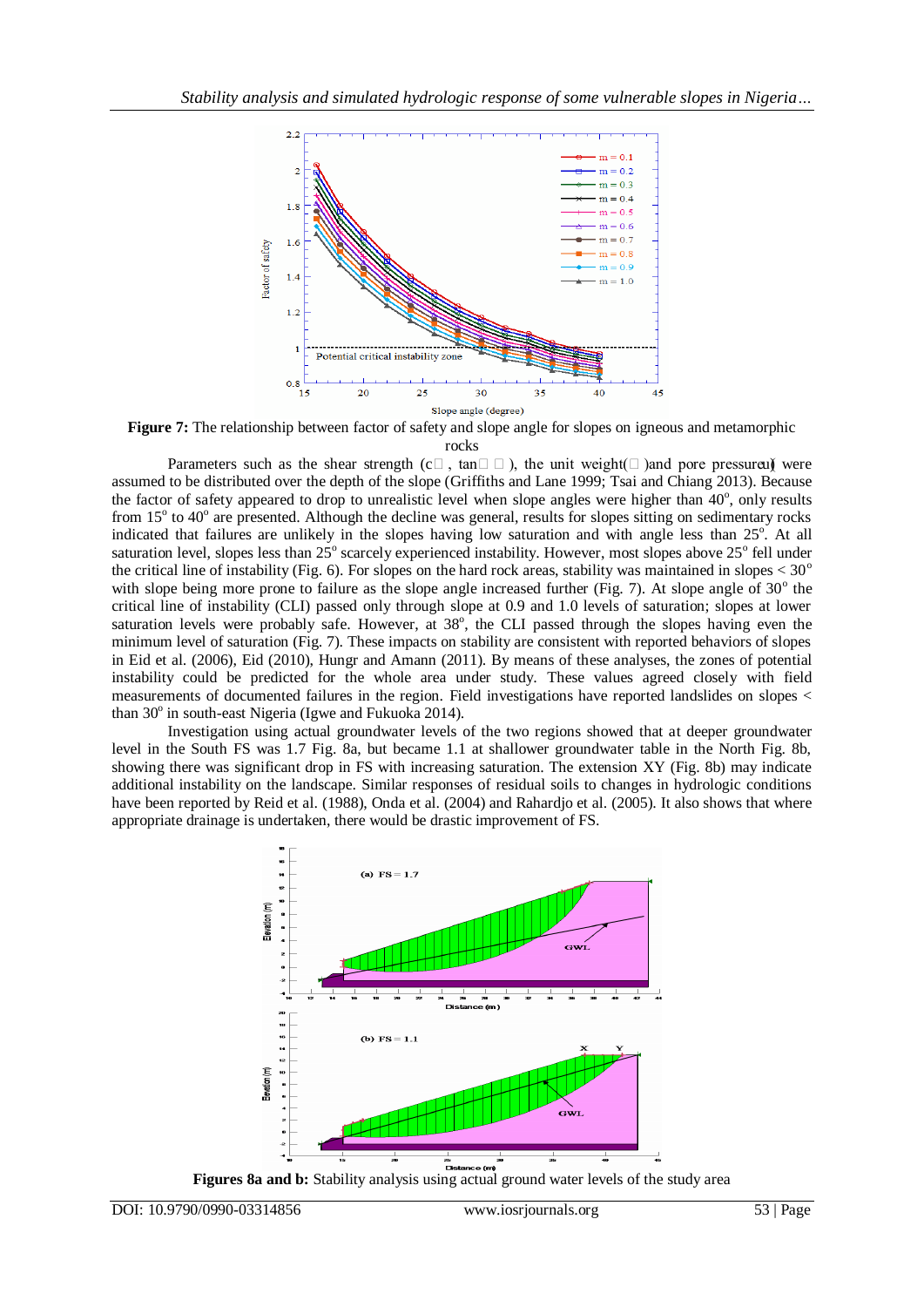The reduction of FS with saturation and slope angle, and the finding that less than full saturation can trigger failure have important implications for rainfall-induced landslides. Water-infiltration substantially weakened the materials (both the regolith and the underlying units) with a corresponding drop in the factor of safety. Rainfall-induced failures (debris flow and avalanche) in residual soils initiate by a reduction of confining stress and shear resistance due to elevation of pore-water pressure during heavy or prolonged rainfall (Reid et al. 1988; Rahardjo et al. 2005; Crosta and Frattini 2008). But this research has shown that light rains can also induce failures on the slopes, which seems to explain the mechanism of many landslides that have occurred in southern part of Nigeria during light showers especially a moderate rain-induced debris slide on a 36° hillslope at an agricultural town of Ugwueme ( $6^{\circ}$  00'N –  $6^{\circ}$  03'N and  $7^{\circ}$  24'E –  $7^{\circ}$  28'E; elevation 366 m) Awgu Local Government Area in October 2008 which marks the tail end of rains. Analysis of the mechanics of the failure showed that the depth and inclination of sliding surface was  $2 \text{ m}$  and  $32^{\circ}$  respectively, while the slip surface was composed of black shale. The gap-graded sandy materials from the headscarp had cohesion 5 kPa, peak strength 45 kPa, steady-state strength 10 kPa and maximum pore pressure of 115 kPa, which were good conditions that may cause the soil mantle to become unstable with little precipitation. Calculated factors of safety for the thin residual soils were similar to Sidle and Swanston (1982), Simon et al. (2002) and consistent with predictions of this research using steady-state strength parameters. Early warning strategies and landslide prevention measures that take this finding into consideration may be more effective in protecting the society.

Slope failures are caused by a combination of factors (Moser and Hohensinn 1983) but some factors can be major or minor depending on the site. Although Rahimi et al. (2011), Lee et al. (2012) and Mahmood et al (2013) have reported the significant effect of antecedent rainfall on slope stability, this research has demonstrated clearly that the amount of rainfall (as represented by m and  $B<sub>D</sub>$  saturation values) in addition to contributing factors such as geological and soil-mechanical properties, slope inclination and slope morphology may be more important than antecedent rainfall, land use, slope aspect and vegetation in determining the type, mode and severity of slope movements in the study sites.

The prediction of slope stability in Nigeria can be complicated by the highly variable nature of residual soils, hydrological parameters, and the inherent heterogeneity of local geology. Contrast in hydraulic conductivity affects groundwater seepage forces, effective stresses, which in turn influences slope failure potentials (Crosta and Negro 2003; Onda et al. 2004). Such contrasts exist on heterogeneous slopes and can be characterized by quantitative stability analysis. Results of similar analysis (Ali et al. 2014) provided a reliable platform for the prediction of rainfall induced landslides. The varying hydrological and geological attributes can be indirectly accounted for by utilizing input parameters that adequately represent the actual field conditions of slopes in slope stability models. Fs arising from the models can accurately predict vulnerable slopes and highlight potential for failure initiation over an area. Field survey can be used to ground-truth the findings.

### **IV. Conclusions**

Processes inducing instability are multi-faceted, and require a multi-method approach for effective hazard assessment. This paper combined field, geotechnical, experimental and slope stability analysis to determine reliable Factors of Safety that corresponded to actual field cases of instability. A stability analytical method taking into account water infiltration in which the shear strength parameters were considered as a function of saturation degree was applied. The method permitted clear understanding of the dominant factors affecting the stability of slopes and their implication for rainfall-induced landslides in the study areas. The important parameters used in the stability models were obtained at in-situ stress levels simulating near-field slope conditions.

It is remarkable that whereas the gradient of the peak and steady-state strength of the soils derived from sandstones (which were less compressible) were nearly equal, the gradient of the steady-state strength of silica sand and soils derived from granitic rocks tended to be steeper than their peak strength. The result appeared to demonstrate that at large shear displacements, the steady-state strength of the more compressible materials were not significantly affected by changes in density, which may be a reason for the long travel distances of landslides involving such soils.

Results of stability analysis showed that slope stability were significantly influenced by material properties, slope angle and saturation level. Factors of safety obtained from the stability analysis showed good agreement with those of the infinite slope model. The results also showed that the method of infinite analysis could precisely predict the slopes that are more at risk, differential land use practices notwithstanding. Most areas with FS > 2.0 corresponded with stable areas observed in the field. Similarly all elements within areas having FS < 1.5 were in locations of documented past failures. Within the unstable areas, the critical failure factors were quantitatively ascertained.

Slope failures are common in Nigeria during periods of intense rain. But failures that differ in mode and severity, and thickness of failed mass, timing and mobility can also occur under light rain conditions. Relatively small failures predominate in the south while larger ones are more common in the north. By applying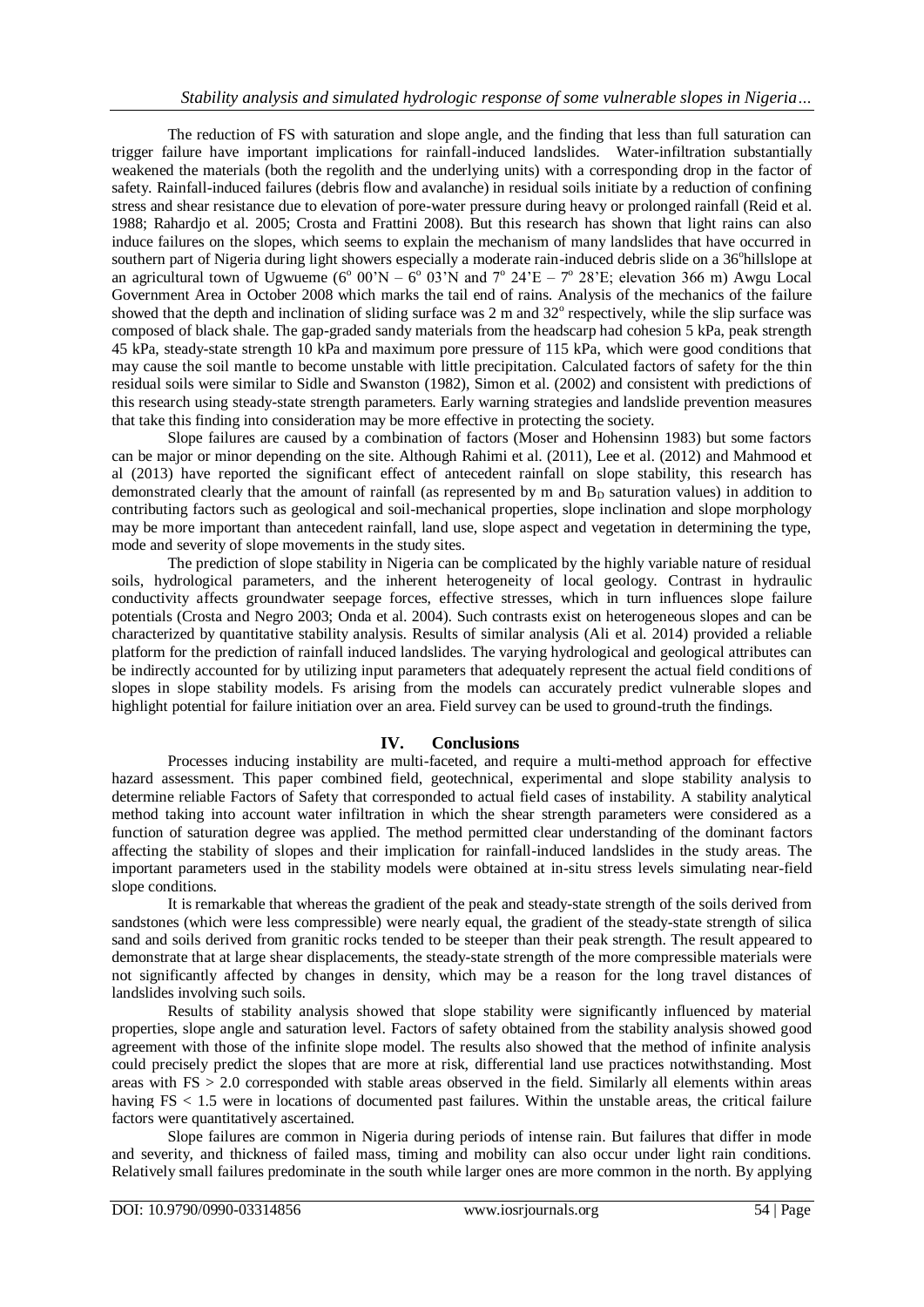stability analysis, vulnerable slopes in the two regions have been predicted and classified. The stability results showed that slopes higher than 38° are vulnerable in the north underlain by granitic and gneissic rocks, while slopes with angles  $> 25^{\circ}$  are predicted to be at risk in the south. These predictions are in good agreement with field and reported cases of failures in the two geologically different localities.

Following rainfall, infiltration reduces suction and shear strength that may lead to instability when the intensity and duration of rainfall exceed a certain threshold. But such unstable slopes may only fail if they fall within the critical failure line that heavily depends on slope angle. Intense rainfall, soils' hydrologic response to saturation and terrains at unsustainable slope angles are considered the major causes of the failures. The apparent loss of suction and increased pore-water pressure lead to sharp drop in FS and failure at shallow depths. Therefore, the scale of a failure event will depend more on the intensity (and probably duration) of the triggering rainstorm and the topography of the location; and less on other potential factors.

#### **Acknowledgement**

The International Program on Landslides IPL under the aegis of the International Consortium on Landslides ICL granted the Department of Geology, University of Nigeria, Nsukka a World Centre of Excellence WCoE research fund which greatly inspired this research. The author is deeply indebted to his Japanese research partners and other IPL collaborators for supporting landslide research at the University of Nigeria, Nsukka with field and laboratory facilities. The author is also grateful for the efforts of staff and postgraduate students who form the core of the WCoE research group in Nigeria.

#### **References**

- [1]. Selby MJ (1993) Hillslope materials and processes, 2nd edn Oxford University Press, New York, 451 pp
- [2]. Cruden DM, Varnes DJ (1996) Landslide types and processes. In: Turner AK, Schuster RL (eds) Special report 247: landslides investigation, mitigation. Nat Res Cou, Trans Res Board, Washington, 36–75
- [3]. Wieczorek GF (1996) Landslides triggering mechanisms. In: Turner (ed.), Landslides: Investigation and Mitigation, Nat Res Cou, Tran Res Board, Washington, 76–90.
- [4]. Takahashi T (2001) Process of occurrence, flow and deposition of viscous debris flow. In: SeminaraG,Blondeaux P (eds) River, coastal and estuarine morphodynamics. Springer, Berlin, pp 93–118
- [5]. Dai FC, Lee CF, Ngai YY (2002) Landslide risk assessment and management: an overview. EngGeol 64:65-87
- [6]. Fell R, Corominas J, Bonnard C, Cascini L, Leroi E, Savage WZ (2008) Guidelines for landslide susceptibility, hazard and risk zoning for land-use planning. EngGeol 104:999-111
- [7]. Guzzetti F, Peruccacci S, Rossi M, Stark CP (2008)The rainfall intensity–duration control of shallow landslides and debris flows: an update[. Landslides](http://link.springer.com/journal/10346) 5: 3-17
- [8]. Tsai TL, Chen HF (2010) Effects of degree of saturation on shallow landslides triggered by rainfall. Environ Earth Sci 59: 1285- 1295
- [9]. Tsai TL, Wang JK (2011) Examination of influences of rainfall patterns on shallow landslides due to dissipation of matric suction. Environ Earth Sci 63: 65-75
- [10]. [Griffiths D,](http://ascelibrary.org/action/doSearch?ContribStored=griffiths%2C+d+v) [Marquez R](http://ascelibrary.org/action/doSearch?ContribStored=marquez%2C+r+m) (2007) Three-dimensional slope stability analysis by elasto-plastic finite elements. Géotechnique 57(6): 537-546.
- [11]. Igwe O, Fukuoka H, Sassa K (2012) The effect of relative density and confining stress on shear properties of sands with varying grading. GeotechGeolEng 30: 1207-1229.
- [12]. Sarkar K, Singh TN, Verma AK (2012) A numerical simulation of landslide-prone slope in Himalayan region—a case study. Arab J Geosci 5(1): 73-81
- [13]. Ma K, Tang CA, Li LC, Ranjith PG, Cai M, Xu NW (2013) 3D modeling of stratified and irregularly jointed rock slope and its progressive failure. Arab J Geosci 6(6): 2147-2163
- [14]. Singh TN, Pradhan SP, Vishal V (2013) Stability of slopes in a fire-prone mine in Jharia Coalfield, India. Arab J Geosci 6(2): 419-427
- [15]. Alemdag S, Akgun A, Kaya A, Gokceglu C (2014) A large and rapid planar failure: causes, mechanism, and consequences (Mordut, Gumushane, Turkey). Arab J Geosci 7(3): 1205-1221
- [16]. Kalatehjari R, Ali N, Kholghifard M, Hajihassari M (2014) The effects of method of generating circular slip surfaces on determining the critical slip surface by particle swarm optimization. Arab J Geo sci 7(4): 1529-1539
- [17]. Wang FW, Sassa K, Wang G (2002) Mechanism of a long-runout landslide triggered by the August 1998 heavy rainfall in Fukushima prefecture, Japan. EngGeol 63(1-2): 169-185
- [18]. Wang G, Sassa K, Fukuoka H (2003) Downslope volume enlargement of a debris slide-debris flow in the 1999 Hiroshima,Japan, rainstorm. EngGeol69: 309-330.
- [19]. [Stark T,](http://ascelibrary.org/action/doSearch?ContribStored=Stark%2C+T+D) [Choi](http://ascelibrary.org/action/doSearch?ContribStored=Choi%2C+H) H, [McCone S](http://ascelibrary.org/action/doSearch?ContribStored=McCone%2C+S) (2005) Drained Shear Strength Parameters for Analysis of Landslides. J GeotechGeoenvironEng 131(5): 575-588.
- [20]. Iverson RM, Logan M, LaHusen RG, Berti M (2010) The perfect debris flow: Aggregated results from 28 large-scale experiments. J Geophy Res 115doi: 10.1029/2009JF001514.
- [21]. [Crosta G,](http://ascelibrary.org/action/doSearch?ContribStored=crosta%2C+g+b) [Frattini P](http://ascelibrary.org/action/doSearch?ContribStored=frattini%2C+p) (2008) Rainfall-induced landslides and debris flows. HydProc 22(4): 473-477.
- [22]. Igwe O, Fukuoka H (2014) The effect of water-saturation on the stability of problematic slopes at the Iva Valley area, Southeast Nigeria. Arab J Geosci DOI 10.1007/s12517-014-1398-7
- [23]. Igwe O (2014) The compressibility and shear characteristics of soils associated with landslides in geologically different localities case examples from Nigeria Arab J Geosci DOI 10.1007/s12517-014-1616-3
- [24]. Crozier MJ (1984) Field assessment of slope instability. In: Brunsden D, Prior D (eds) Slope instability. Wiley, New York
- [25]. Crozier MJ (1986) Landslides: causes consequences and environment. Croom Helm, London [26]. Caby R (1989) Precambrian terrains of Benin, Nigeria and Northeast Brazil and the Lat [26]. Caby R (1989) Precambrian terrains of Benin, Nigeria and Northeast Brazil and the Late Proterozoic South Atlantic fit. Geo SocAmerSpe Paper 230: 145-158.
- [27]. Ephraim BE (2012) Granitoids of the Older Granite suites in southeast Nigeria. Adv App Res 3: 994-1007.